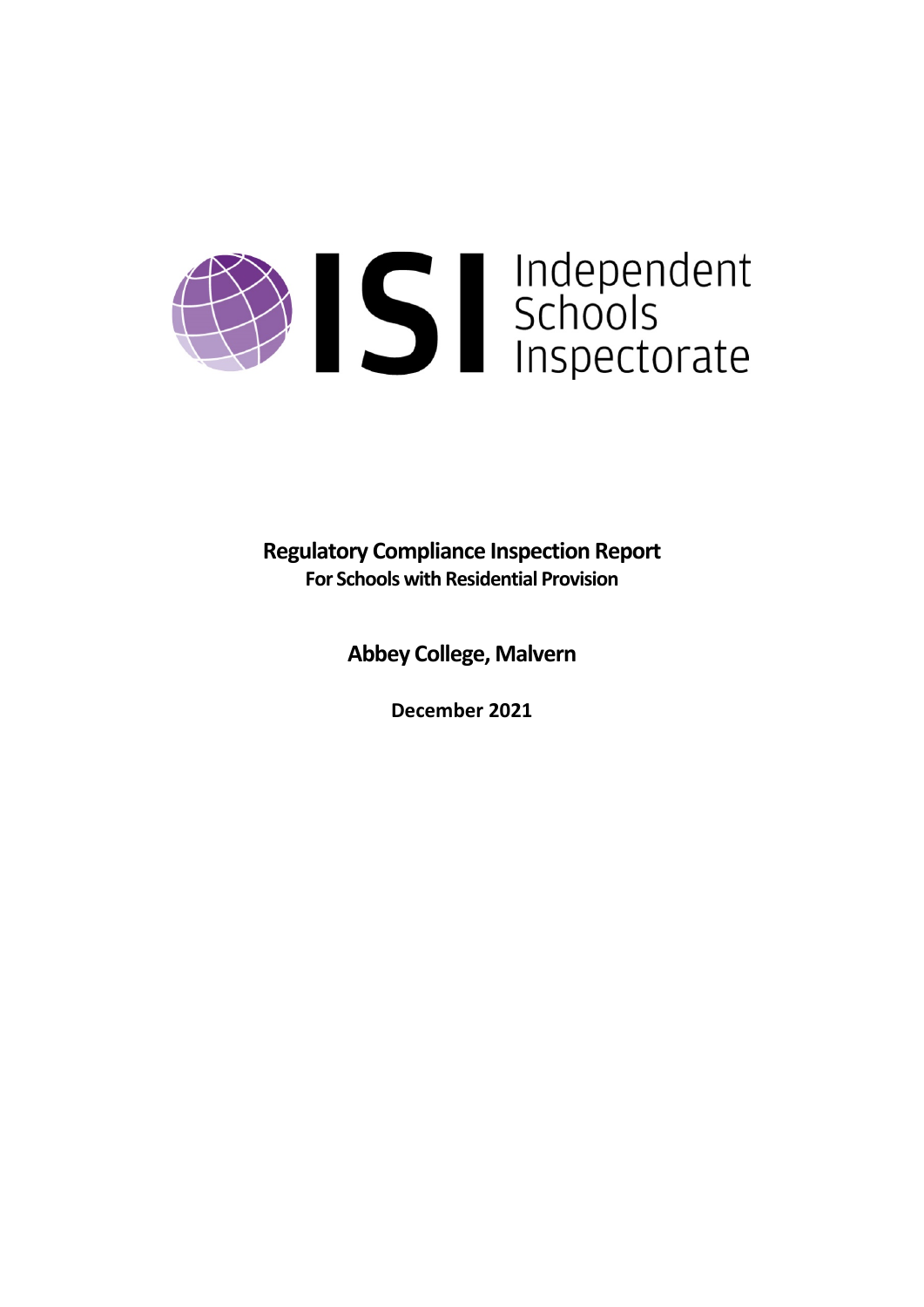# **Contents**

|    | <b>School's Details</b>                                              | 3 |
|----|----------------------------------------------------------------------|---|
| 1. | <b>Background Information</b>                                        | 4 |
|    | <b>About the school</b>                                              | 4 |
|    | What the school seeks to do                                          | 4 |
|    | About the pupils                                                     | 4 |
| 2. | <b>Regulatory Compliance Inspection</b>                              | 5 |
|    | <b>Preface</b>                                                       | 5 |
|    | <b>Key findings</b>                                                  | 6 |
|    | PART 1 - Quality of education provided                               | 6 |
|    | PART 2 - Spiritual, moral, social and cultural development of pupils | 6 |
|    | PART 3 - Welfare, health and safety of pupils                        | 6 |
|    | PART 4 - Suitability of staff, supply staff, and proprietors         | 7 |
|    | PART 5 - Premises of and accommodation at schools                    | 7 |
|    | <b>PART 6 - Provision of information</b>                             | 7 |
|    | PART 7 - Manner in which complaints are handled                      | 8 |
|    | PART 8 - Quality of leadership in and management of schools          | 8 |
| 3. | <b>Inspection Evidence</b>                                           | 9 |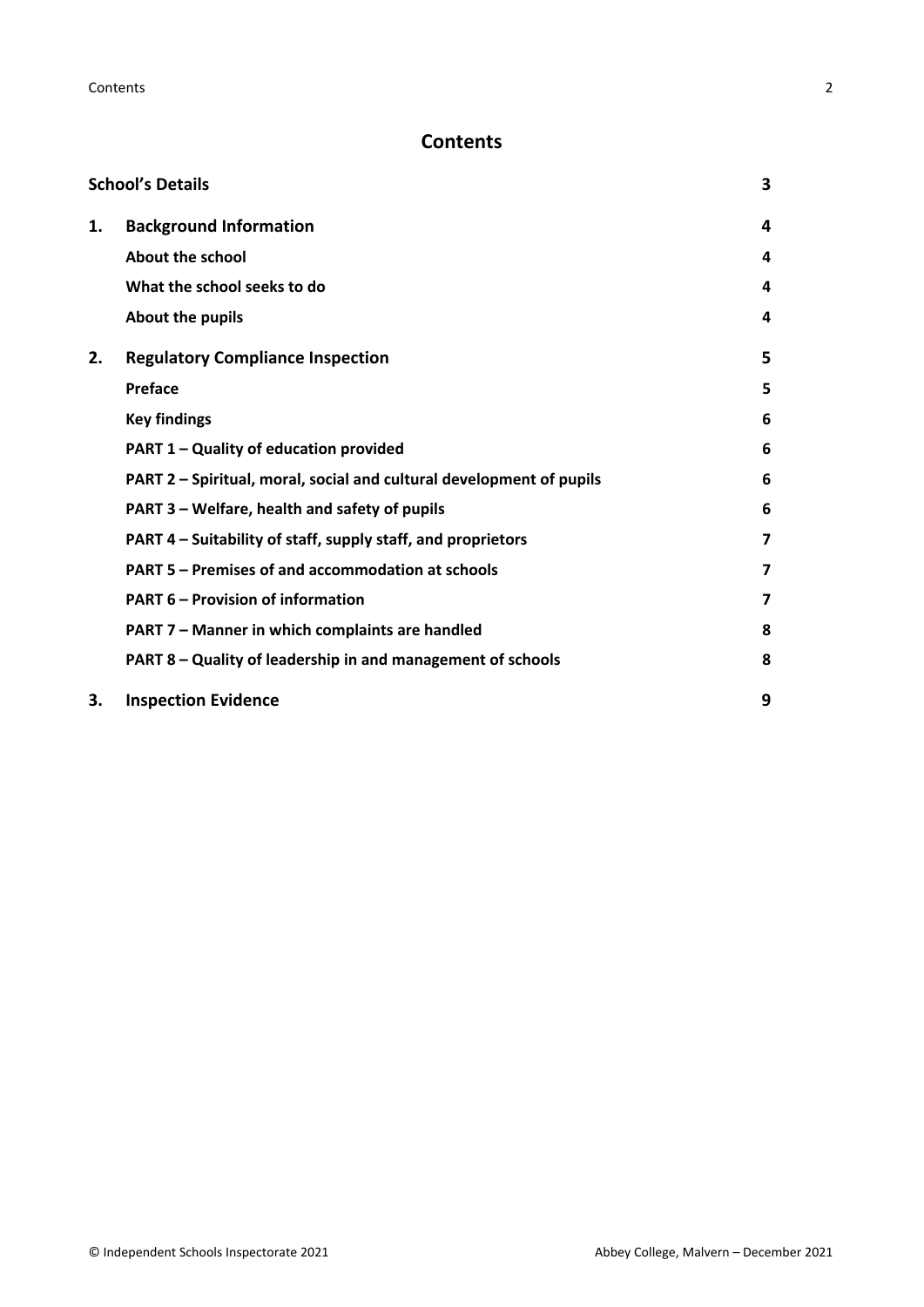| <b>College</b>           | Abbey College                  |              |                   |    |
|--------------------------|--------------------------------|--------------|-------------------|----|
| <b>DfE</b> number        | 885/6026                       |              |                   |    |
| <b>Address</b>           | Abbey College                  |              |                   |    |
|                          | 253 Wells Road                 |              |                   |    |
|                          | <b>Malvern Wells</b>           |              |                   |    |
|                          | Worcestershire                 |              |                   |    |
|                          | <b>WR14 4JF</b>                |              |                   |    |
| <b>Telephone number</b>  | 01684 892300                   |              |                   |    |
| <b>Email address</b>     | enquiries@abbeycollege.co.uk   |              |                   |    |
| Principal                | Mr Daniel Booker               |              |                   |    |
| Proprietor               | Mr Hekmat Kaveh                |              |                   |    |
| Age range                | 14 to 19                       |              |                   |    |
| Number of pupils on roll | 31                             |              |                   |    |
|                          | Day pupils                     | $\mathbf{1}$ | <b>Boarders</b>   | 30 |
|                          | <b>Seniors</b>                 | 18           | <b>Sixth Form</b> | 13 |
| <b>Inspection dates</b>  | 30 November to 2 December 2021 |              |                   |    |

# <span id="page-2-0"></span>**School's Details**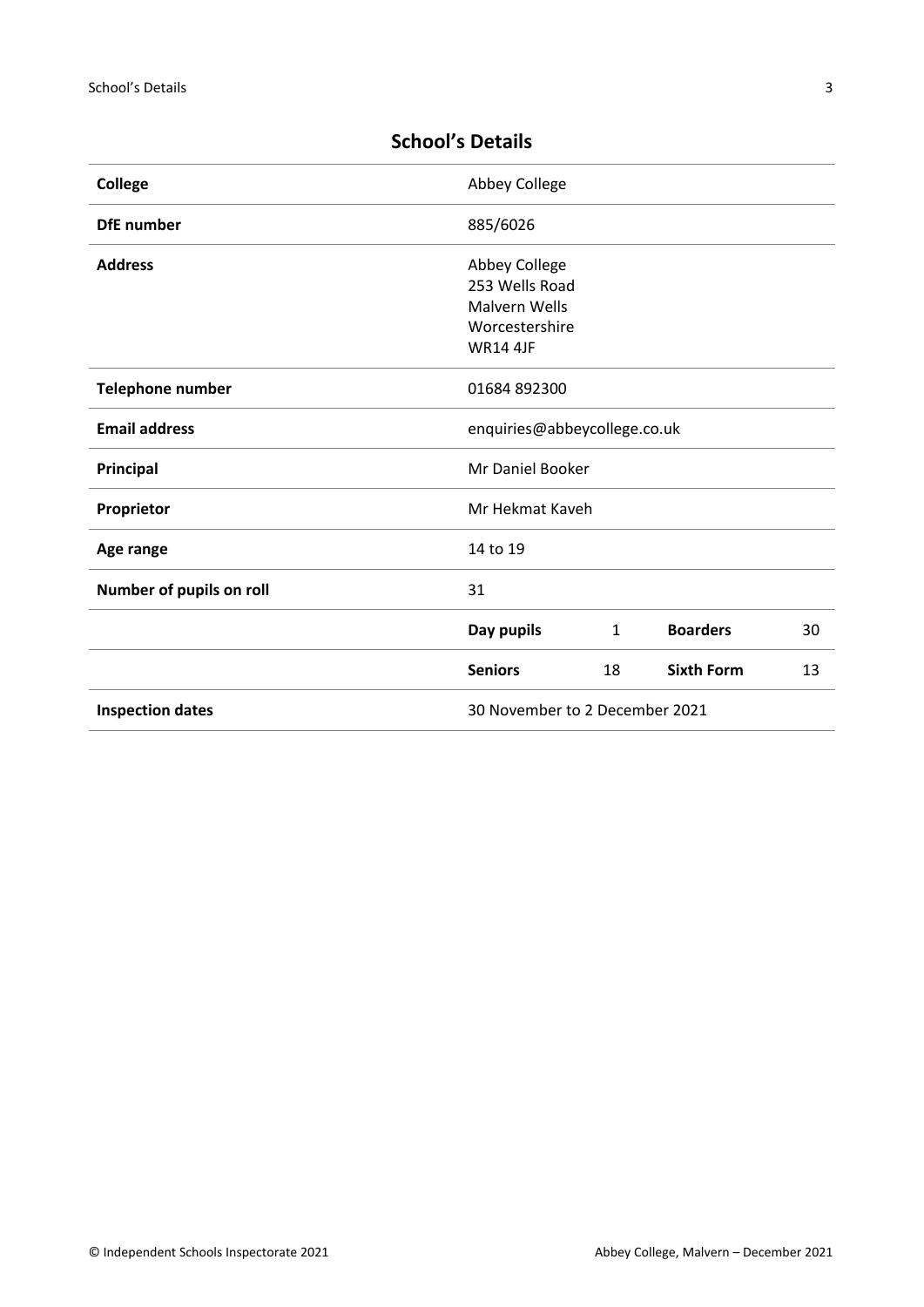# <span id="page-3-0"></span>**1. Background Information**

### <span id="page-3-1"></span>**About the school**

- 1.1 Abbey College is an independent co-educational boarding school for pupils aged between 14 and 19. The school was established on its present site in 1979 and caters for international pupils, offering GCSE, A-level and pre-university courses. For almost all pupils, their first language is not English. The school is established as a limited company, owned and managed by the proprietor. Since the previous inspection, an advisory board has been established to provide an additional level of scrutiny and challenge to school leaders and a new principal has been appointed.
- 1.2 During the period March to August 2020, the whole school was closed.
- 1.3 During this period of closure the school provided remote learning materials for all pupils.
- 1.4 In the interests of infection control during the COVID-19 (coronavirus) pandemic, inspection evidence was gathered partly remotely and partly on-site to reduce contact within the school setting.
- 1.5 In line with the direction given by the Department for Education (DfE) at the time, no evaluation has been made of the nature or effectiveness of any provision made during the period March to August 2020, including its impact on pupils' learning, achievement or personal development. Any concerns relating to pupils' welfare during this period which directly relate to measures implemented by the school have been considered.
- 1.6 During the lockdown period of January to March 2021, all pupils other than vulnerable pupils or the children of key workers received remote learning provision at home. Overseas boarders that did not return home received remote learning at the home of their parents or guardians.
- 1.7 In 2020 and 2021, public examinations were not held. For pupils who would have been expected to take these examinations, centre-assessed grades were awarded in 2020 and teacher-assessed grades were awarded in 2021.

### <span id="page-3-2"></span>**What the school seeks to do**

1.8 The school aims to foster a community of international understanding and shared values in which overseas students receive the quality of academic education, and support in English language, which will enable them to succeed and progress to higher education.

### <span id="page-3-3"></span>**About the pupils**

1.9 Almost all pupils are overseas boarders from a wide range of countries, and for whom English is a second language. English as an additional language (EAL) support is offered to all these pupils by specialist teachers. No pupil in the school has an education, health and care (EHC) plan or has been identified as having a special educational need and/or disability (SEND). Data used by the school have identified five pupils as being more able in mathematics, and the curriculum is modified for them.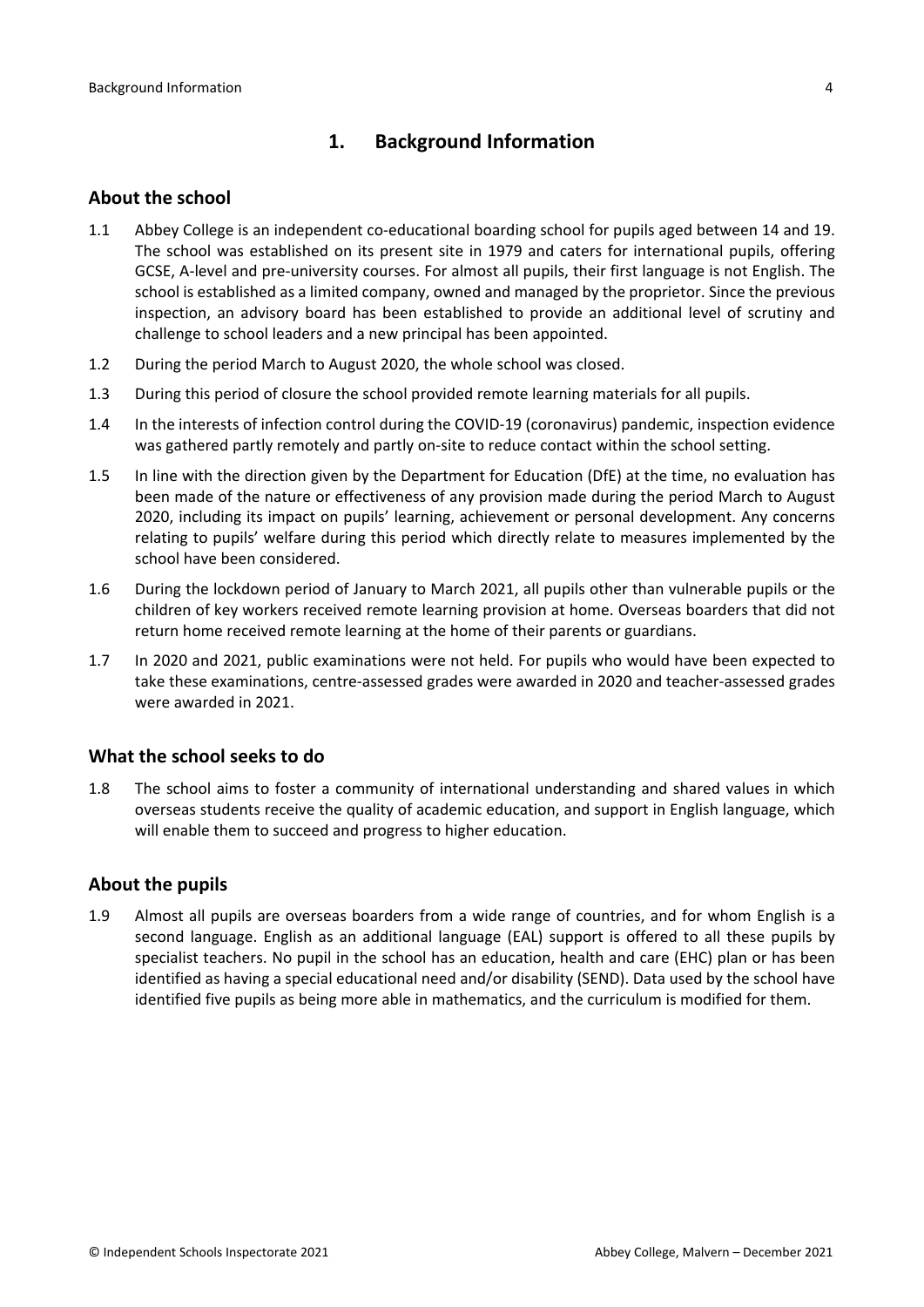# <span id="page-4-0"></span>**2. Regulatory Compliance Inspection**

### <span id="page-4-1"></span>**Preface**

The Independent Schools Inspectorate (ISI) is approved by the Secretary of State to inspect schools which are, or whose heads are, in membership of the associations which form the Independent Schools Council (ISC) and report on the extent to which they meet the Independent School Standards ('the standards') in the Schedule to the Education (Independent School Standards) Regulations 2014, including the National Minimum Standards for Boarding ('boarding NMS'), where applicable. Additionally, inspections report on the school's accessibility plan under Schedule 10 of the Equality Act 2010 and the ban on corporal punishment under section 548 of the Education Act 1996. Inspections also comment on the progress made to meet any compliance action points set out in the school's most recent statutory inspection.

ISI inspections are also carried out under the arrangements of the ISC Associations for the maintenance and improvement of the quality of their membership.

**This is a COMPLIANCE ONLY inspection and as such reports only on the school's compliance with the standards, including the boarding NMS.** The standards represent minimum requirements and judgements are given either as **met** or as **not met**. All schools are required to meet all the standards applicable to them. Where the minimum requirements are not met, this is clearly indicated and the school is required to take the actions specified.

Inspections do not include matters that are outside of the regulatory framework described above, such as: an exhaustive health and safety audit; compliance with data protection requirements; an in-depth examination of the structural condition of the school, its services or other physical features; contractual arrangements with parents; an investigation of the financial viability of the school or its accounting procedures.

Inspectors may be aware of individual safeguarding concerns, allegations and complaints as part of the inspection process. Such matters will not usually be referred to specifically in published reports in this document but will have been considered by the team in reaching its judgements.

Links to the standards and requirements can be found here: The Education [\(Independent](http://www.legislation.gov.uk/uksi/2014/3283/contents/made) School Standards) [Regulations](http://www.legislation.gov.uk/uksi/2014/3283/contents/made) 2014, National Minimum [Standards](https://www.gov.uk/government/uploads/system/uploads/attachment_data/file/416186/20150319_nms_bs_standards.pdf) for Boarding Schools.

**COVID-19: Inspection judgements do not cover the period March to August 2020 inclusive.**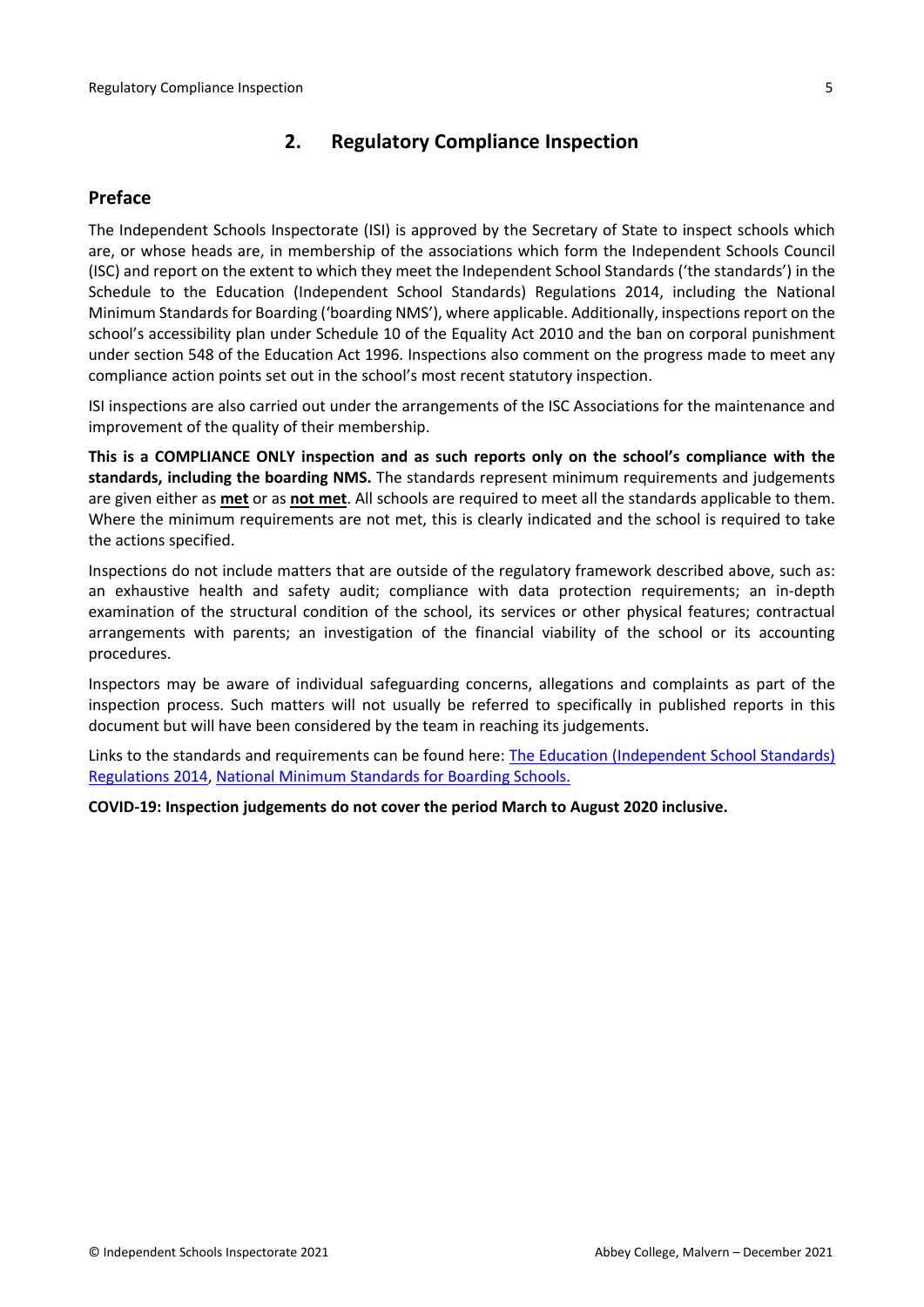## <span id="page-5-0"></span>**Key findings**

**2.1 The school does not meet all of the required standards in the schedule to the Education (Independent School Standards) Regulations 2014, the National Minimum Standards for Boarding Schools and associated requirements, and should take immediate action to remedy deficiencies as detailed below.**

# <span id="page-5-1"></span>**PART 1 – Quality of education provided**

- 2.2 At GCSE in the years 2020 to 2021, results confirm that teaching enables pupils to make good progress in the context of Part 1 paragraph 3(a).
- 2.3 In the sixth form, A-level resultsin the years 2020 to 2021 have confirmed that teaching enables pupils to make good progress in the context of Part 1 paragraph 3(a).
- 2.4 The curriculum is documented, supported by appropriate plans and schemes of work for the pupils and covers the required breadth of material. The teaching enables pupils to make good progress, encompasses effective behaviour management and is supported by suitable resources. A suitable framework for the assessment of pupils' performance is in place.
- 2.5 Pupils receive relationships and sex education in the senior school, except in so far as they are lawfully excused. The school has consulted parents and published a written statement of its policy which has regard to the relevant statutory guidance.
- **2.6 The standards relating to the quality of education [paragraphs 1–4] are met.**

### <span id="page-5-2"></span>**PART 2 – Spiritual, moral, social and cultural development of pupils**

- 2.7 Principles and values are actively promoted which facilitate the personal development of pupils as responsible, tolerant, law-abiding citizens. Boarders' views are actively encouraged, and their opinions and concerns are appropriately considered by staff. Any prefect system operating in the school is suitably managed.
- **2.8 The standard relating to spiritual, moral, social and cultural development [paragraph 5] and NMS 17 and 19 are met.**

### <span id="page-5-3"></span>**PART 3 – Welfare, health and safety of pupils**

- 2.9 Bullying is prevented so far as reasonably practicable; health and safety requirements are met, including those relating to fire safety; provision is made for first aid. Admission and attendance registers are maintained, as required, and there is a strategic approach to risk assessment. A disability access plan is in place.
- 2.10 An appropriate induction process for pupils new to boarding is implemented, and suitable provision is made for boarders' medical and health care, their food and drink and for managing boarders' laundry and possessions. Boarders have suitable contact with friends and family and access to a programme of activities. Boarding staff are appropriately trained.
- 2.11 The school does not maintain a central record of sanctions imposed for serious misbehaviour in order to identify any patterns of misbehaviour. The school does not ensure an adequate level of staff supervision of boarders and does not have a robust system for pupils to sign in and out. The standard on staffing and supervision (NMS 15) is not met and represents a failure to safeguard boarders. As a result, safeguarding arrangements do not always demonstrate due regard to current statutory guidance.
- 2.12 The standards relating to welfare, health and safety in paragraphs 10, 11, 12, 13, 15, and 16, the **requirement of Schedule 10 of the Equality Act 2010 (accessibility plan), and the ban on corporal**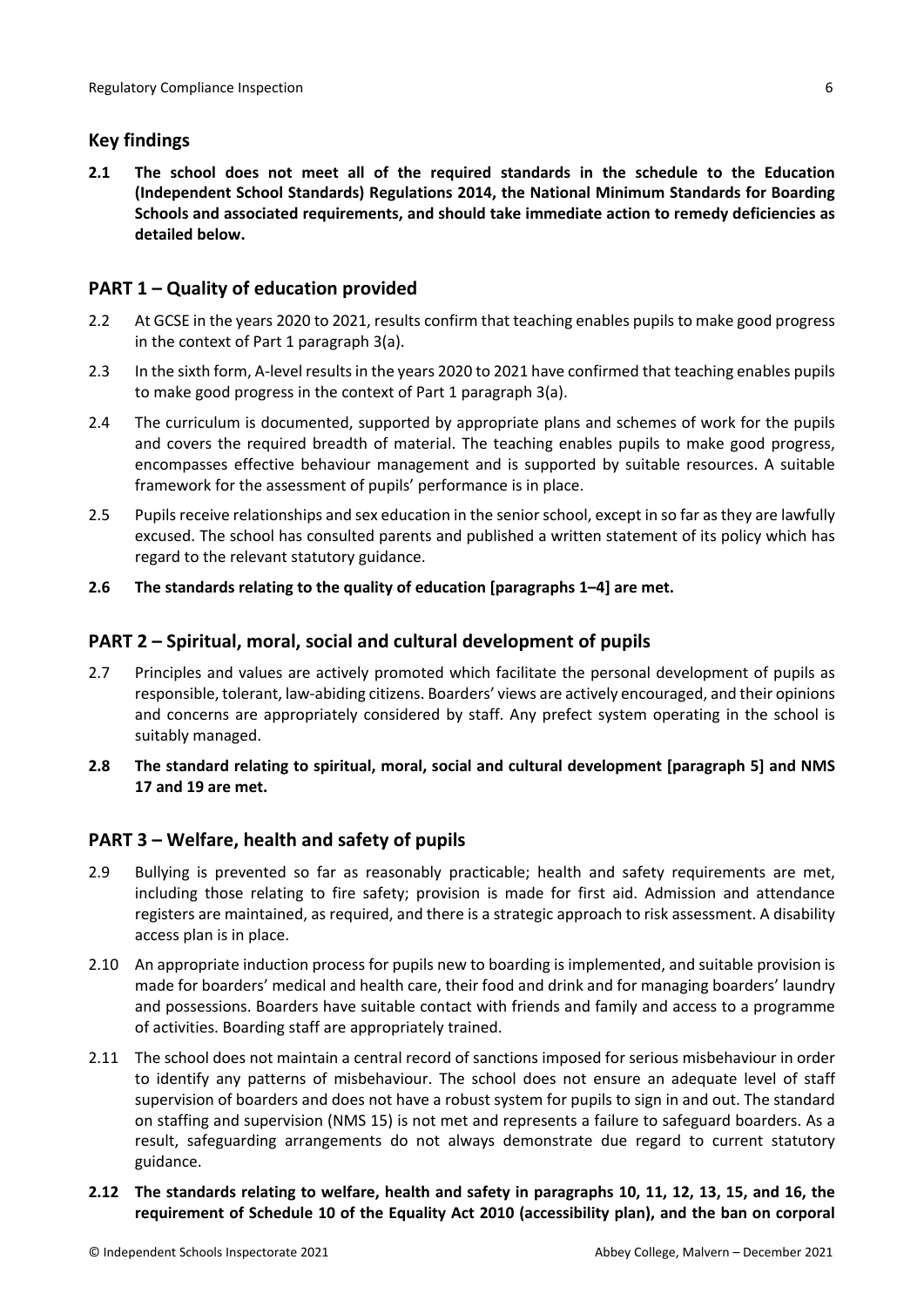**punishment under section 548 of the Education Act 1996 and NMS 2–4, 6–10 and 16 are met, but that those in paragraphs 7 [safeguarding], 8 [safeguarding of boarders], 9 [behaviour], 14 [supervision] and, for the same reasons, NMS 11, 12 and 15 are not met.**

### **Action point 1**

**The school must ensure that it promotes good behaviour by keeping a record of the sanctionsimposed upon pupils for serious misbehaviour which is sufficiently systematic to enable patterns of misbehaviour to be identified [paragraphs 8(a) and (b) and 9; NMS 12.1 and 12.2].**

### **Action point 2**

**The school must ensure thatsufficientstaff are deployed to supervise boardersto ensure their health, safety and welfare at all times [paragraphs 7(a) and (b), 8(a) and (b) and paragraph 14; NMS 11.1, 15.3–15.5 and 15.8].**

### **Action point 3**

The school must implement a robust system for pupils to sign in and out so that staff know the whereabouts of pupils at all times [paragraphs 7(a) and (b), 8(a) and (b) and paragraph 14; NMS 11.1, **15.3–15.5 and 15.8].**

# <span id="page-6-0"></span>**PART 4 – Suitability of staff, supply staff, and proprietors**

- 2.13 The school makes appropriate checks to ensure the suitability of staff, supply staff and proprietors, and a register is kept as required. Visitors to boarding accommodation are appropriately supervised and the school's arrangements for guardianship are suitably managed.
- **2.14 The standards relating to the suitability of those in contact with pupils at the school [paragraphs 17–21] and NMS 14 are met.**

### <span id="page-6-1"></span>**PART 5 – Premises of and accommodation at schools**

2.15 Suitable toilet and changing facilities, and showering facilities where required by the standard, and appropriate accommodation for pupils' medical and therapy needs are provided. The premises are maintained to a standard commensurate with health and safety; acoustics and lighting are appropriate; water provision is adequate. Suitable outdoor space is provided for physical education and outdoor play. Boarding accommodation is adequate for the needs of all boarders, and safeguards and promotes their welfare.

### **2.16 The standardsrelating to the premises and accommodation [paragraphs 22–31] and NMS 5 are met.**

### <span id="page-6-2"></span>**PART 6 – Provision of information**

2.17 A range of information is published, provided or made available to parents, inspectors and the Department for Education. This includes details about the proprietor, the ethos of the school and the curriculum, and of the school's arrangementsfor admission, behaviour and exclusions, bullying, health and safety, first aid, details of the complaints procedure, and the number of complaints registered under the formal procedure during the preceding school year, and the provision for any with education, health and care plans or English as an additional language. It also includes particulars of the school's academic performance during the preceding school year, inspection reports and (for parents only) a report at least annually of their own child's progress. The safeguarding policy is posted on the school's website. A suitable statement of boarding principles and practice is published by the school.

### **2.18 The standard relating to the provision of information [paragraph 32] and NMS 1 are met.**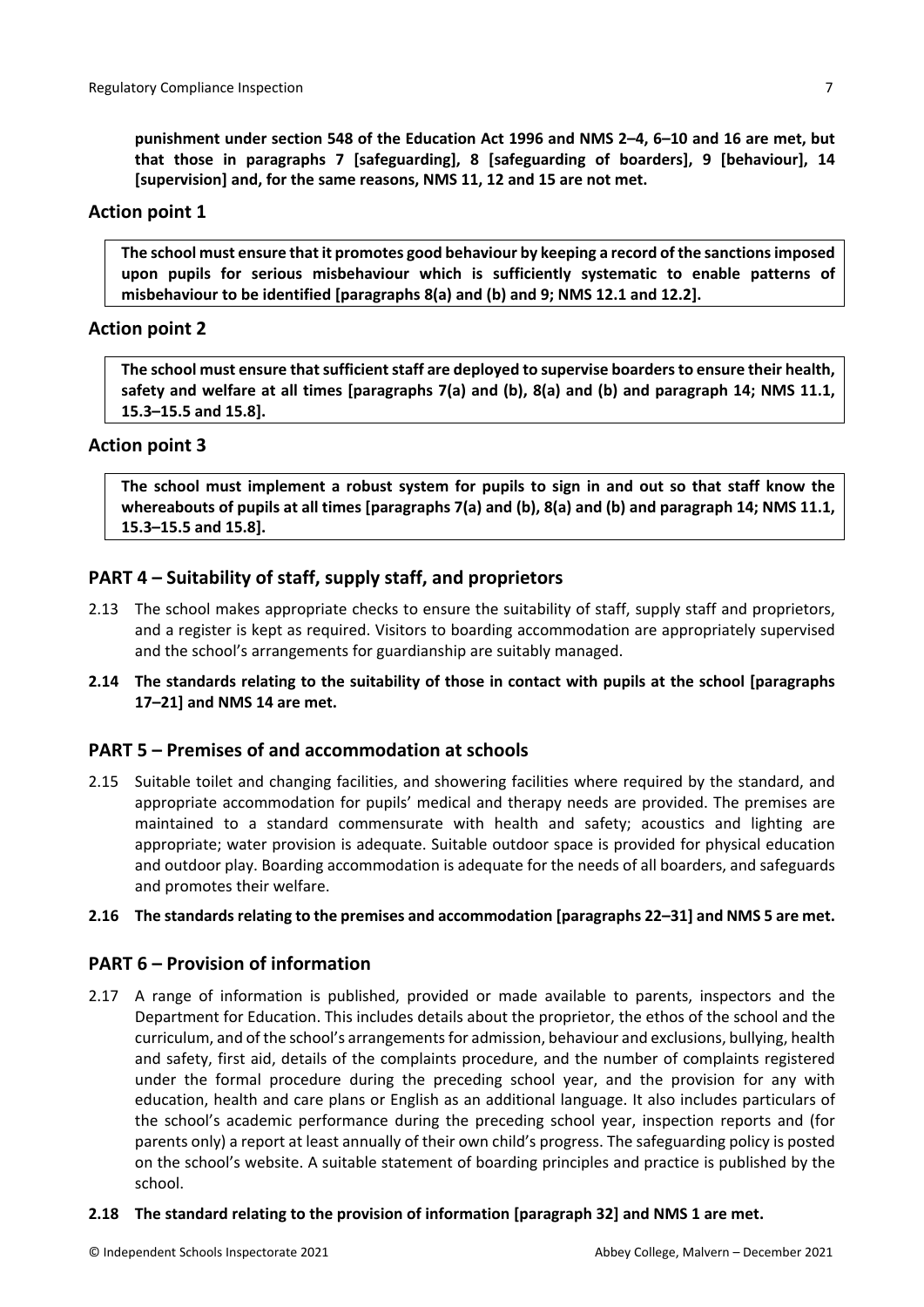### <span id="page-7-0"></span>**PART 7 – Manner in which complaints are handled**

2.19 Parental complaints, if any, are handled effectively through a three-stage process, (informal, formal and a hearing before a panel of three, one of whom is independent of the school). Each stage has clear time scales, and at the third stage the panel can make findings and recommendations which are communicated to the complainant. Records are kept appropriately, including of any action taken, whether or not a complaint is successful, and identifying those relating to the boarding provision.

### **2.20 The standard relating to the handling of complaints [paragraph 33] and NMS 18 are met.**

### <span id="page-7-1"></span>**PART 8 – Quality of leadership in and management of schools**

- 2.21 The proprietor has not ensured that the leadership and management demonstrate good skills and knowledge, and fulfil their responsibilities effectively, so that the independent schools and boarding standards are consistently met. The leadership and management do not promote the well-being of pupils by failing to ensure an adequate level of staff supervision of boarders and by failing to implement effectively the school's set procedures for behaviour management.
- 2.22 The standard relating to leadership and management of the school in paragraph 34 and NMS 13 are **not met.**

### **Action point 4**

**The school must ensure that leadership and management demonstrate good skills and knowledge to fulfil theirresponsibilities effectively so that the standards are met consistently, and pupils' well-being is actively promoted [paragraph 34(1)(a), (b) and (c); NMS 13.1–13.5 and 13.7–13.9].**